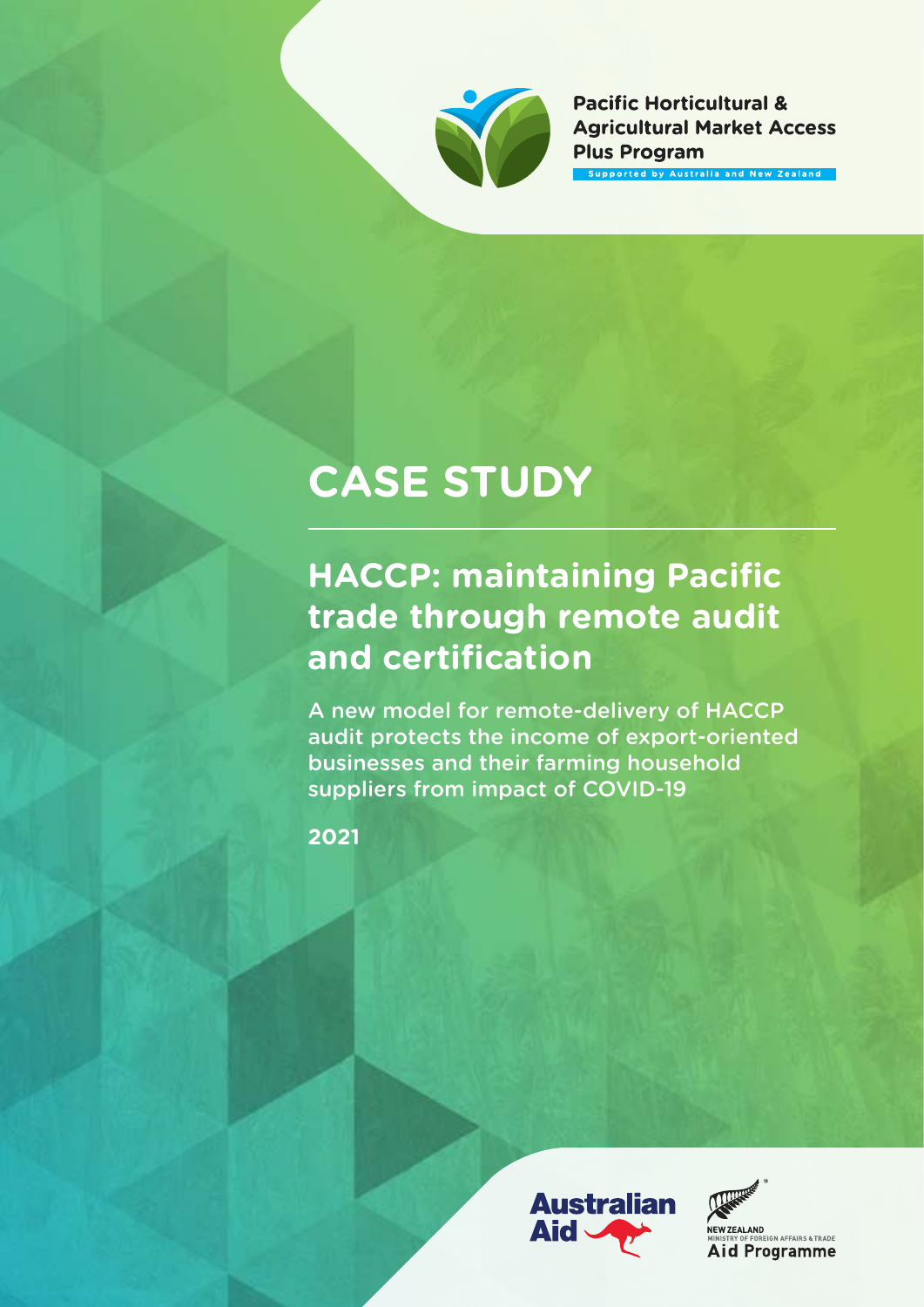To trade successfully in agricultural and horticultural export markets, there is increasing pressure on exporters to comply with food safety and quality standards that can be independently verified by a third party. This may be a regulatory requirement for market access and/or an opportunity to capture a market that offers a premium price for high-quality produce.

A food safety management system based on HACCP**<sup>1</sup>** principles is a systematic approach to identifying and controlling hazards whether microbiological, chemical, or physical, that could pose a threat to the production of safe food. It involves identifying what could go wrong in a food system and planning how to prevent it.

HACCP certification is increasingly preferred by customers and, whilst a company may have an excellent HACCP plan, going through the process of certification ensures that this plan is independently verified to meet all relevant compliance standards. Under normal conditions, to become HACCP certified, it is necessary to pass a third-party certification audit that is conducted by a qualified food safety auditor who pays an on-site visit to the premises of the company in question. The audit itself involves an in-depth review of documented control systems and can take from 1-5 days, depending on the size and complexity of the business.

However, Pacific Island companies who wish to become HACCP certified face several challenges:

- 1. Limited in-country technical support available to progress towards HACCP certification.
- 2. High audit costs due to traditional dependence on a fly-in-fly-out system.
- 3. From March 2020, on-site audit missions have not been possible due to movement restrictions. This has put companies at risk of losing their HACCP certification and market access.



- 2 HACCP Australia is a project management company that provides audit and training services to the Pacific businesses. It is based in Australia. 3 These companies are HACCP certified companies
- Currently, in-country support is available only in Fij
- 

### **THE THREAT THE CHANGE – DEVELOPMENT OF A REMOTE-AUDIT PLATFORM**

### **EMERGENCE OF A NEW AUDIT MODEL**

Assistance and support from PHAMA Plus have been extremely beneficial to HACCP Australia during these uncertain and unprecedented times of the COVID pandemic. Our business relationship has transitioned from a 'contractor or service provider' to a valued business partner in the Pacific.

> **David Haberfield, Senior Project Manager, HACCP Australia**

In response to this challenge, PHAMA Plus and HACCP Australia**2** re-focused their partnership to work on the development of a remote HACCP audit system that would allow Pacific Island export companies to either maintain their existing HACCP certification or to have their system audited for first time.

The development of a remote audit platform provides a new model to enable Pacific Island businesses to retain their HACCP certification. It protects the export markets for these businesses, the employment they create and the livelihoods of farmers supplying them.

To kick-start the development of this new model, PHAMA Plus provided funding of AUD 48,810 for the planning, testing, and implementation of the new remote system. This was matched with co-investment of AUD 25,125 by HACCP Australia who proceeded to:

- ↗ Research remote audit standards, legal requirements, communication tools (e.g. Zoom, Teams, Skype, etc.).
- ↗ Conduct trials and testing of audit and communication platforms.
- $\overline{z}$  Organise staff training on the procedures, tools, technical and communication challenges associated with operating a remote system.
- ↗ Invest in the latest computer and communication technologies for better and faster communication.

For **maintenance** of HACCP certification, the remote audit process involves:

- ↗ The company**3** submits an audit request to HACCP Australia.
- ↗ HACCP Australia processes the application and checks for in-country support. Based on the application and availability of in-country support, HACCP Australia plans for a partial or full remote audit.
- ↗ For countries where in-country support**<sup>4</sup>** is available, HACCP Australia uses a mixed approach, which involves the in-country support team gathering documents, conducting field inspections, and organizing meetings with auditors based in Australia and New Zealand.

Hazard analysis and critical control points, or HACCP, is a systematic preventive approach to food safety from biological, and physical hazards in production<br>processes that can cause the finished product to be unsafe and d

For **first time certification**, there are some additional steps:

- ↗ If the food safety management system has been written in-house by the client, a complete detailed desktop audit is undertaken, where all HACCP documents and forms are reviewed and checked for compliance.
- ↗ During the audit, company records are reviewed to confirm that all systems are in place and operating correctly, as described in the HACCP Manual.
- ↗ Additional documents and supporting evidence are gathered during several followup sessions.
- ↗ The auditor will complete a 'live-tour' of the facilities and seek video clips and photographic evidence before sign-off and certification of the system.

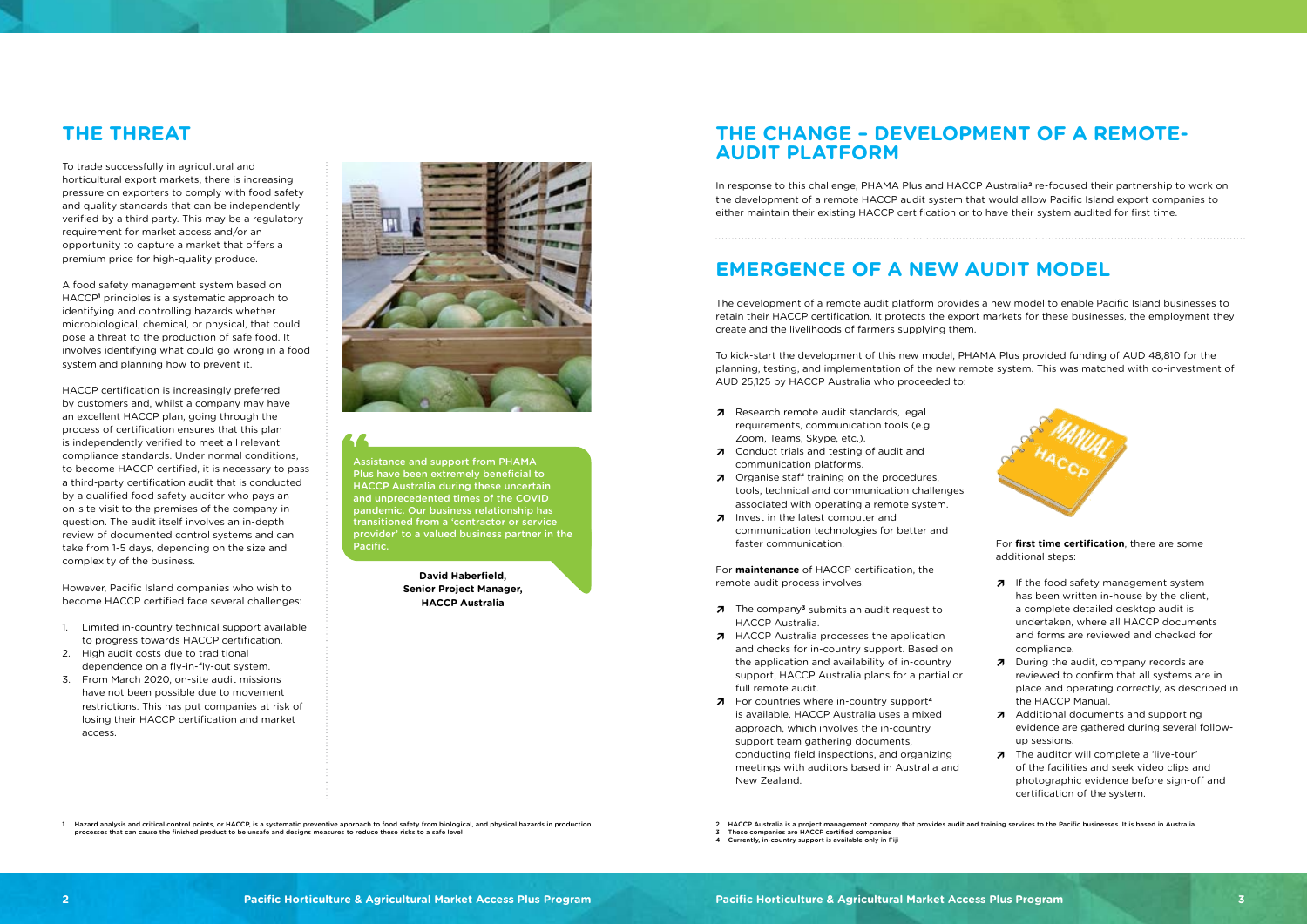To support the roll-out and adoption of the new model, PHAMA Plus provided a 50% concession on the audit fee of AUD 1500 to participating businesses.



**revenue from clients**

#### **THE BENEFITS AND VALUE OF REMOTE AUDIT CERTIFICATION**

Since June 2020, HACCP Australia has reached-out to 69 businesses across 6 Pacific Island countries. Companies were made aware of the availability of the new remote audit service by HACCP Australia and their in-country staff member in Fiji. Support was also provided by the PHAMA Plus offices in each country. Following this awareness-raising work, 30 companies used the service and retained their HACCP certification for 2020/21. Up to June 2021, PHAMA Plus investment of AUD 23,000 in remote audit certification has been matched with an equal contribution by the benefiting companies.

With support from HACCP Australia, PHAMA Plus surveyed thirteen HACCP-certified companies in Fiji and the Solomon Islands. The survey found that the remote audit service allowed ten companies to **protect their existing export market business**, worth AUD 24 million. Similarly, three companies were found to have accessed new markets in Australia, New Zealand, and Europe after retaining their certification through the remote audit system. These companies reported additional exports of AUD 235,000.

The remote system has minimized audit costs. Three companies reported that they had saved money on auditor travel and accommodation costs, which would normally have been AUD 800-2000 per audit. HACCP Australia estimates that the remote audit system reduces the cost to companies by 30-45%. Of the thirteen companies surveyed, 10 said they would pay for the audit cost themselves in the future.

The new remote audit system benefited businesses operating in a number of PHAMA Plus priority sectors including kava, coconut, ngali nuts, ginger, roots crops, vegetables, and noni. Overall, the participating companies purchased commodities worth approximately AUD 10.8 million from farmers and suppliers. In addition, businesses have also benefitted through improved relationships with their staff, suppliers, and buyers. Two of the surveyed companies reported retention of HCCAP certification protected a combined 100 jobs across the two companies.

Ben's Trading Limited is a Fiji based Taro and Cassava export company. Its major export markets are Australia, New Zealand, US, Nauru and Tuvalu. In 2020, Ben's Trading had its HACCP system audited using the remote audit platform. The company successfully retained its certification, resulting in the company maintaining exports of FJD 18 million and continued purchasing produce from 25,000 farmers.

#### Remote audit benefits Ben's Trading in Fiji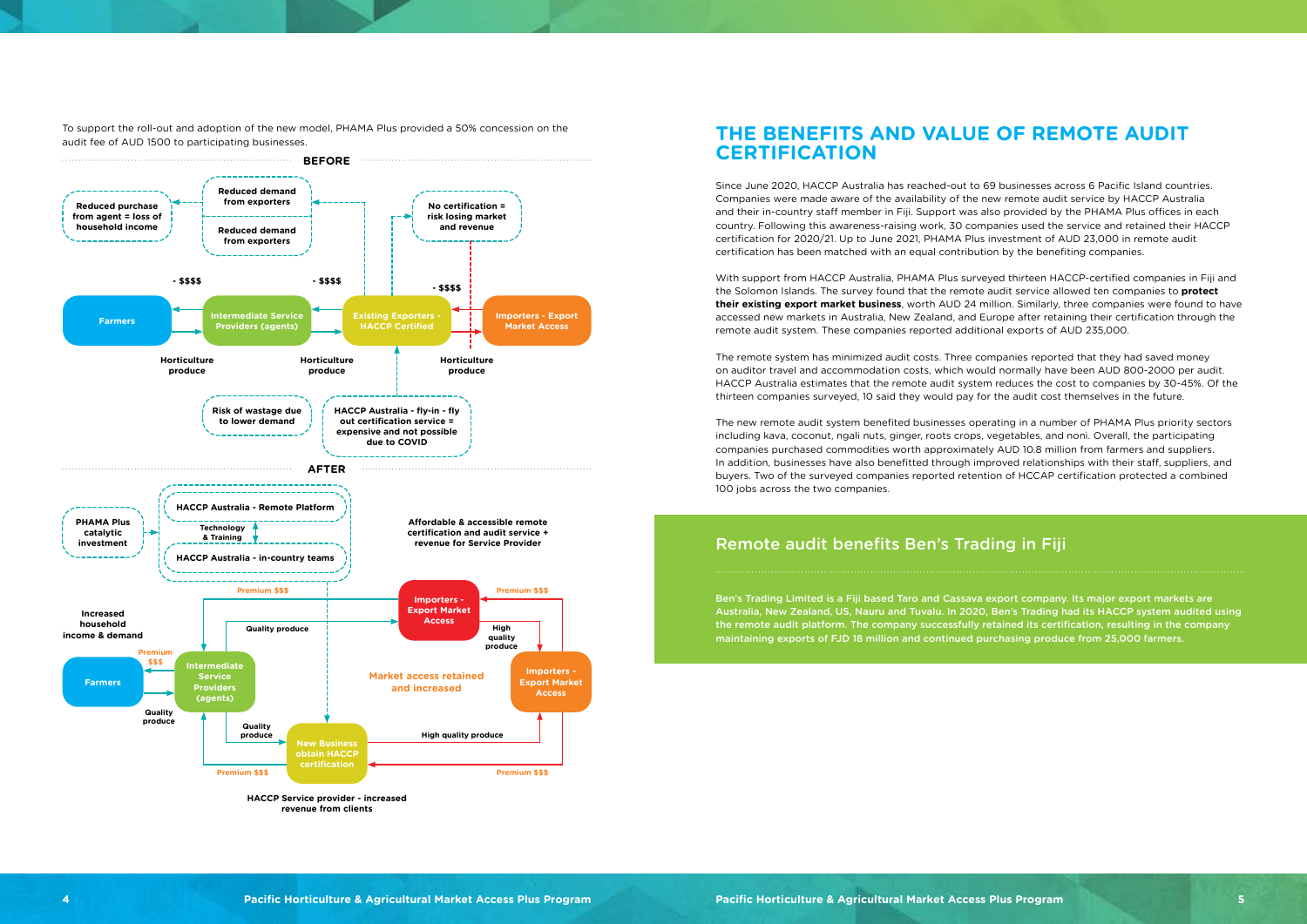#### **BENEFIT TO FARM HOUSEHOLDS AND SUPPLIERS CHALLENGES**

#### **OPPORTUNITIES**

84% of surveyed companies reported that farmers are offered a premium for compliance with minimum HACCP quality standards. Such requirements vary from company to company but mainly focus on food safety, hygiene, and product quality. With a farmer/supplier base of approximately 54,000**5** households, an estimated 16% (8,621 households) received a premium price of AUD 0.23 per kg for their production during the survey period.

In the absence of the remote audit system, exporting companies would have lost access to export markets, which would have had a knock-on impact on their ability to continue buying produce from farmers. The direct consequence would have been: 1) Diversion of produce to sales at a lower price in the domestic market; 2) Possibility of produce 'dumping' due to reduced demand from buyers; 3) Reduction in household income; and 4) Loss of jobs along the value chain.



Kokonut Pacific Solomon Islands (KPSI) has a network of local Virgin Coconut Oil (VCO) Direct Micro-Expelling (DMEs) units located across the Solomon Islands. The DMEs are collectively owned by rural households. Despite the challenge of COVID-19, KPSI retained its HACCP certification through accessing the remote audit service. This helped the company maintain its domestic and export markets and allowed it to continue purchasing VCO from the DME units. As a result, a total of 494 farmers increased their income by AUD 300 per year.

\*The income increase is also contributed by NASAA organic certification that KPSI successfully retained in 2020. PHAMA Plus supported KPSI to retain both HACCP and NASSA certification.

#### **PROTECTING THE VIABILITY OF AN IMPORTANT SERVICE PROVIDER**

HACCP Australia's business was significantly impacted by COVID-19 related movement restrictions. Compared to 2019, it experienced a drop in revenue for its Pacific operations of 35% in 2020 and 37% in 2021. HACCP Australia has stated that without the business created by the remote audit service, they could have faced insolvency and would have required a significant capital injection to stay in business. This would have also resulted in the loss of jobs for their in-country support contractor in Fiji, and further reduced the ability of Pacific Island businesses to access HACCP audit services. For the future, HACCP Australia does not see a return to its previous service delivery system but will rather move to a blended approach, where on-site visits are less frequent but nonetheless will be retained as an important part of overall capacitybuilding and standards-raising service across the Pacific Island countries.

Access to reliable and secure connectivity and technology is the biggest challenge of the remote audit system. In most Pacific Island countries, internet connectivity can be a challenge for businesses and addressing this could mean additional expenditure on technology, internet access and data. For HACCP Australia, adoption of the remote system increased audit times by 20-40%, primarily due to issues related to computers, data, connectivity, lack of understanding of the online tools and communication. Similarly, for new businesses aiming to acquire HACCP certification for the first time, additional confidence-building in the full remote-audit system may be required.

The remote system provides flexibility and timely access to audit services for existing certified businesses. With the success of the pilot, the system can now be scaled-up to certify new companies. HACCP Australia could use a blended approach of remote and in-country support provision to expand its market, with beneficial, knock-on impact of wider availability of HACCP support services for Pacific Island countries, which has been an ongoing challenge for many years.

COVID-19 created the necessity to innovate and the remote service delivery platform has opened-up a new option for the provision of high-quality, affordable and accessible certification and audit services for Pacific Island countries. The impact of this new approach goes well beyond an emergency response to a lasting change to servicing hard-to-reach markets.

5 This is an estimated number of households